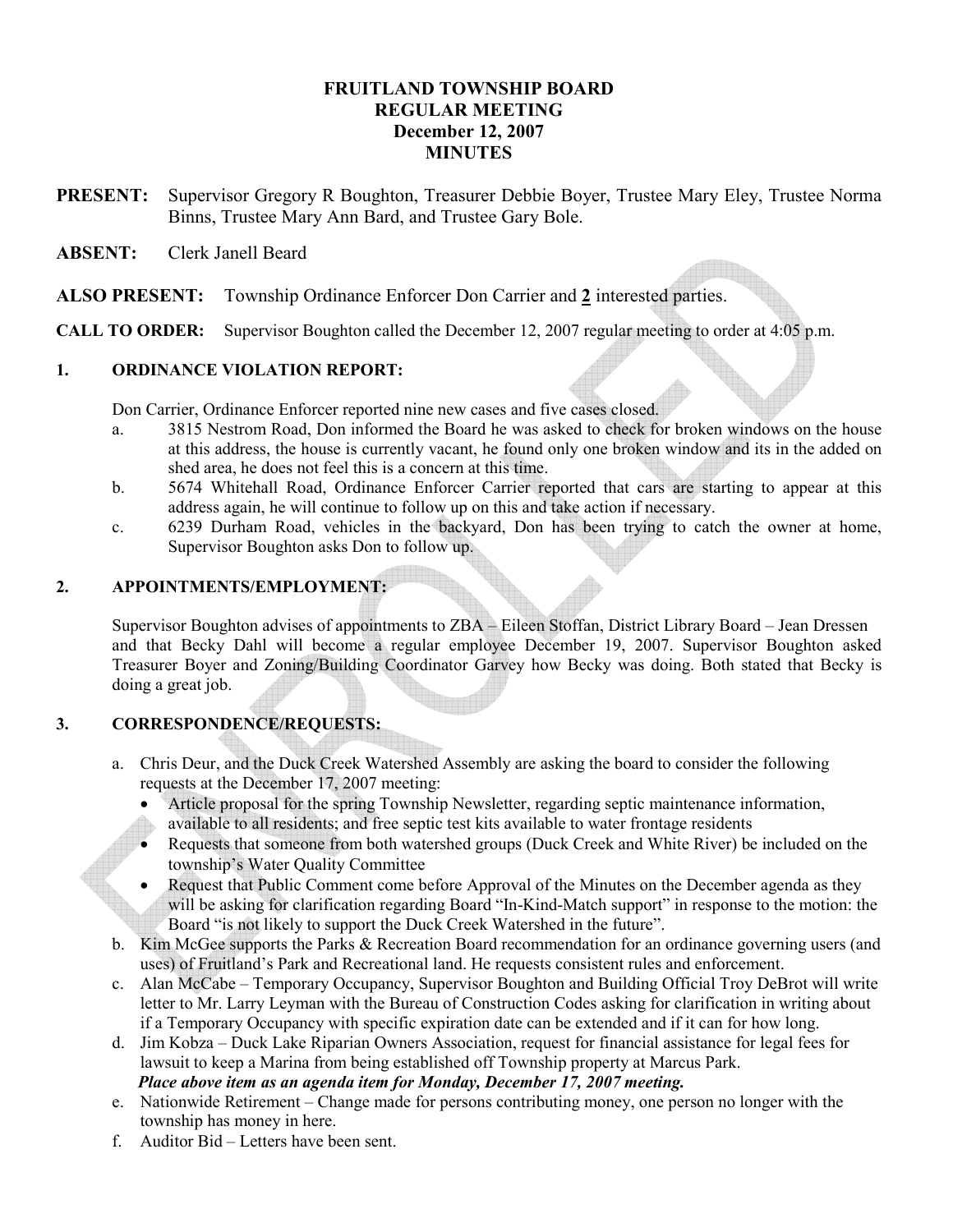### 4. POLICIES AND PROCEDURES MANUAL/SEXUAL HARASSMENT POLICY

Trustee Binns will be the receiver of requested changes.

#### 5. TRANSFER STATION PUNCH CARD

This is working well; several emails received requesting to keep up to \$5.00 cash policy. Place above item as an agenda item for Monday, December 17, 2007 meeting.

#### 6. POVERTY EXEMPTION GUIDELINES

Assessor Sue Bowen had Supervisor Boughton present a sample of Homestead Property Poverty Exemption Policy and Guidelines. Consensus was to continue using Federal Guidelines.

#### Motion by Trustee Bole, second from Trustee Bard, ADOPTED, to not accept the language as presented.

#### 6 AYES 1 ABSENT

#### 7. PLANNING COMMISSION

- Zoning Amendments  $2007-12-05 \#1$ 
	- a. Article III, Section 3.11 Fences, Walls, Hedges, Berms and Screens Proposed Amendment - change reference from Lake Michigan Shoreline Overlay District to Lake Michigan Shoreline District, and to add reference for the Inland Lakes District and North Duck Lake Overlay District.
	- b. Article III, Section 3.31 Average Setback Lines Proposed Amendment – add (E) for Lake Michigan Shoreline Setback.
	- c. Article VIa, Most Sections Proposed Amendment to change the Lake Michigan Shoreline Overlay District to Lake Michigan Shoreline District. Place above item as an agenda item for Monday, December 17, 2007 meeting.
- Medium Density Residential (MDR) Acreage Consensus was to have Trustee Eley and Zoning/Building Coordinator Garvey work on a survey then schedule a joint meeting with the Planning Commission to discuss.

# 8. RECREATION PLAN

 The Recreation Plan was supposed to be updated in 2005, we need to accept this document soon, however, the Township Board members want to read before voting on.

### 9. MTA CONFERENCE

 January 8, 2008 – January 11, 2008 Held at the Detroit Marriott at the Renaissance Center (If you attend you can refer to Policy on Reimbursement if desired) February 16, 2008 – West Michigan Township Officials Conference held at the Muskegon Community College  $8:30$  a.m.  $-4:00$  p.m.

#### 10. ROADS COMMISSION

Supervisor Boughton, Trustee Bard and Trustee Eley

Presentation will not be ready for December, put on the January meeting agenda.